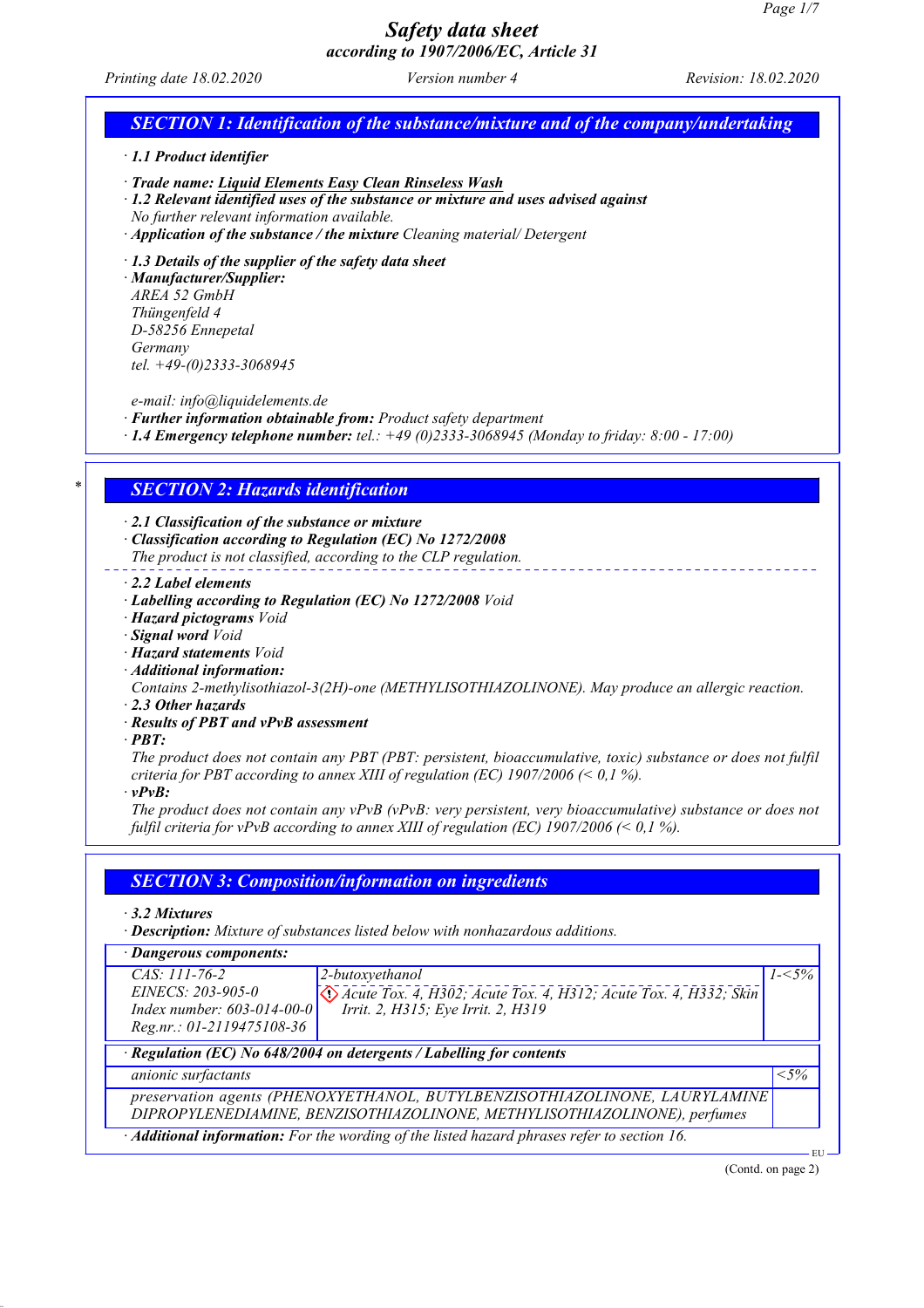*Printing date 18.02.2020 Version number 4 Revision: 18.02.2020*

#### *Trade name: Liquid Elements Easy Clean Rinseless Wash*

(Contd. of page 1)

### *SECTION 4: First aid measures*

- *· 4.1 Description of first aid measures*
- *· General information: If symptoms persist consult doctor.*
- *· After inhalation: Fresh air. If pain persists, get medical attention.*
- *· After skin contact: Immediately wash with water and soap and rinse thoroughly.*
- *· After eye contact: Rinse opened eye for several minutes under running water. Then consult a doctor.*
- *· After swallowing:*

*Rinse out mouth and drink plenty of water.*

- *If symptoms persist consult doctor.*
- *· 4.2 Most important symptoms and effects, both acute and delayed No further relevant information available.*
- *· 4.3 Indication of any immediate medical attention and special treatment needed*
- *No further relevant information available.*

### *SECTION 5: Firefighting measures*

- *· 5.1 Extinguishing media*
- *· Suitable extinguishing agents:*

*CO2, powder or water spray. Fight larger fires with water spray or alcohol resistant foam. Use fire extinguishing methods suitable to surrounding conditions.*

- *· For safety reasons unsuitable extinguishing agents: Full water jet*
- *· 5.2 Special hazards arising from the substance or mixture In case of fire, the following can be released:*
- *Carbon monoxide (CO) · 5.3 Advice for firefighters*
- *· Protective equipment:*
- *Wear self-contained respiratory protective device.*

*Do not inhale explosion gases or combustion gases.*

*· Additional information*

*Dispose of fire debris and contaminated fire fighting water in accordance with official regulations.*

# *SECTION 6: Accidental release measures*

- *· 6.1 Personal precautions, protective equipment and emergency procedures Wear protective clothing.*
- *· 6.2 Environmental precautions: Do not allow to enter sewers/ surface or ground water.*
- *· 6.3 Methods and material for containment and cleaning up: Absorb with liquid-binding material (sand, diatomite, acid binders, universal binders, sawdust). Dispose contaminated material as waste according to item 13.*
- *· 6.4 Reference to other sections*

*No dangerous substances are released.*

*See Section 7 for information on safe handling.*

*See Section 8 for information on personal protection equipment.*

*See Section 13 for disposal information.*

### *SECTION 7: Handling and storage*

#### *· 7.1 Precautions for safe handling*

*No special precautions are necessary if used correctly. Observe the usual precautionary measures for handling chemicals. Observe use instructions.*

- *· Information about fire and explosion protection: No special measures required.*
- *· 7.2 Conditions for safe storage, including any incompatibilities*

*· Storage:*

- *· Requirements to be met by storerooms and receptacles: No special requirements.*
- *· Information about storage in one common storage facility: Not required.*

(Contd. on page 3)

EU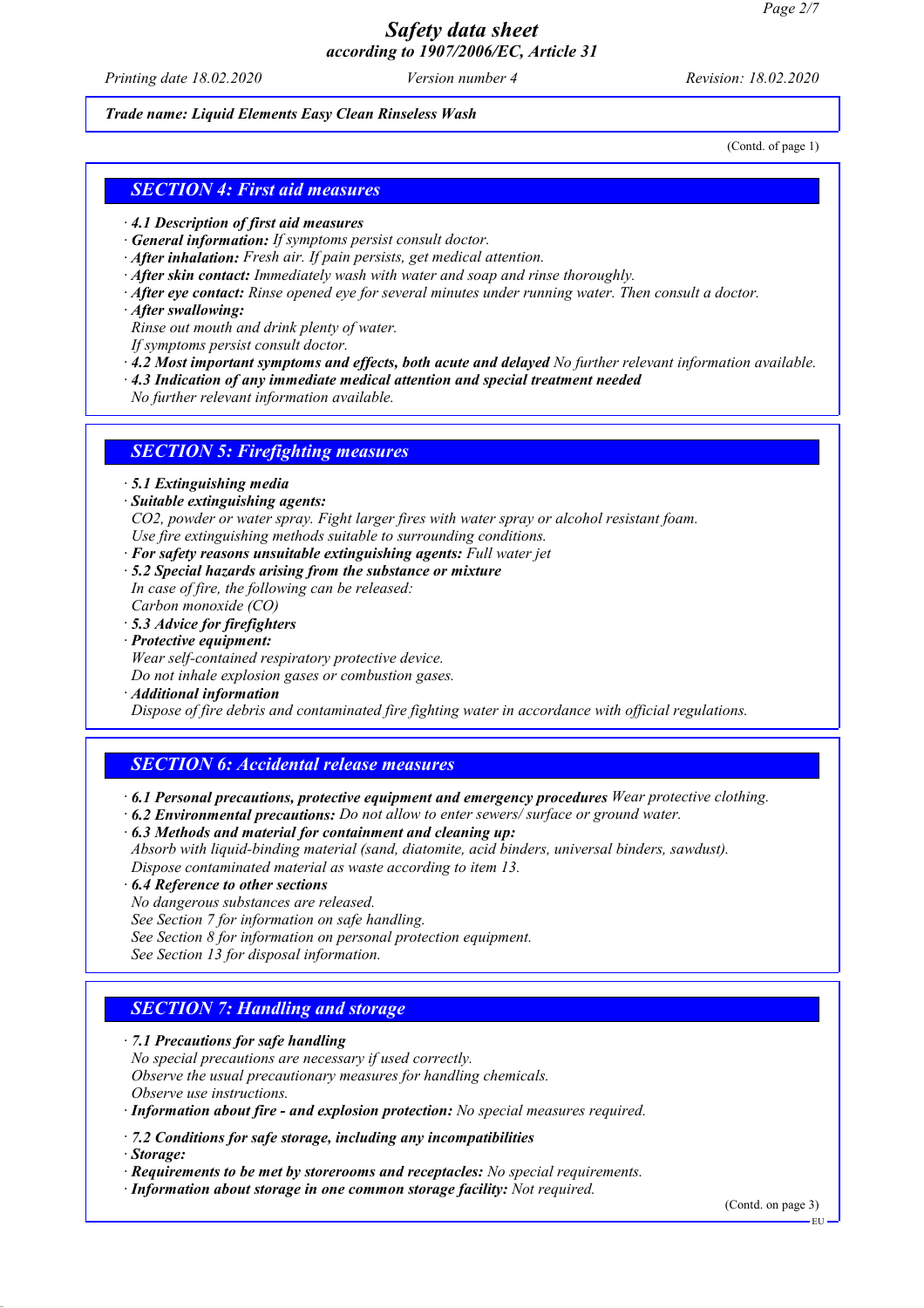*Printing date 18.02.2020 Version number 4 Revision: 18.02.2020*

#### *Trade name: Liquid Elements Easy Clean Rinseless Wash*

*· Further information about storage conditions:*

*Store in dry conditions at 10 - 25 °C.*

*Protect from frost.*

*· Storage class: 10 - 13 (Germany)*

*· 7.3 Specific end use(s) No further relevant information available.*

# *SECTION 8: Exposure controls/personal protection*

*· Additional information about design of technical facilities: No further data; see item 7.*

*· 8.1 Control parameters*

*· Ingredients with limit values that require monitoring at the workplace:*

#### *111-76-2 2-butoxyethanol*

*IOELV Short-term value: 246 mg/m³, 50 ppm Long-term value: 98 mg/m³, 20 ppm Skin*

*· Additional information: The lists valid during the making were used as basis.*

- *· 8.2 Exposure controls*
- *· Personal protective equipment:*
- *· General protective and hygienic measures:*
- *Observe the usual precautionary measures for handling chemicals. Wash hands before breaks and at the end of work.*
- *· Respiratory protection: Not required.*

#### *· Protection of hands:*

*Selection of the glove material on consideration of the penetration times, rates of diffusion and the degradation*

*Protective gloves according EN 374.*

*Check the permeability prior to each anewed use of the glove.*

*· Material of gloves*

*Butyl rubber, BR*

*Recommended thickness of the material:* ≥ *0.5 mm*

*Penetration time:* ≥ *480 minutes (Permeation according to EN 374 Prt 3: Level 6)*

*The selection of the suitable gloves does not only depend on the material, but also on further marks of quality and varies from manufacturer to manufacturer. As the product is a preparation of several substances, the resistance of the glove material can not be calculated in advance and has therefore to be checked prior to the application.*

*· Penetration time of glove material*

*The exact break through time has to be found out by the manufacturer of the protective gloves and has to be observed.*

*The determined penetration times according to EN 16523-1:2015 are not performed under practical conditions. Therefore a maximum wearing time, which corresponds to 50% of the penetration time, is recommended.*

*· Eye protection: Goggles recommended during refilling*

*· Body protection: Not required.*

# *\* SECTION 9: Physical and chemical properties*

- *· 9.1 Information on basic physical and chemical properties*
- *· General Information*
- *· Appearance: Form: Liquid Colour: Green*
- 
- *<i>Ddour: Perfumed of cherry*

(Contd. on page 4)

(Contd. of page 2)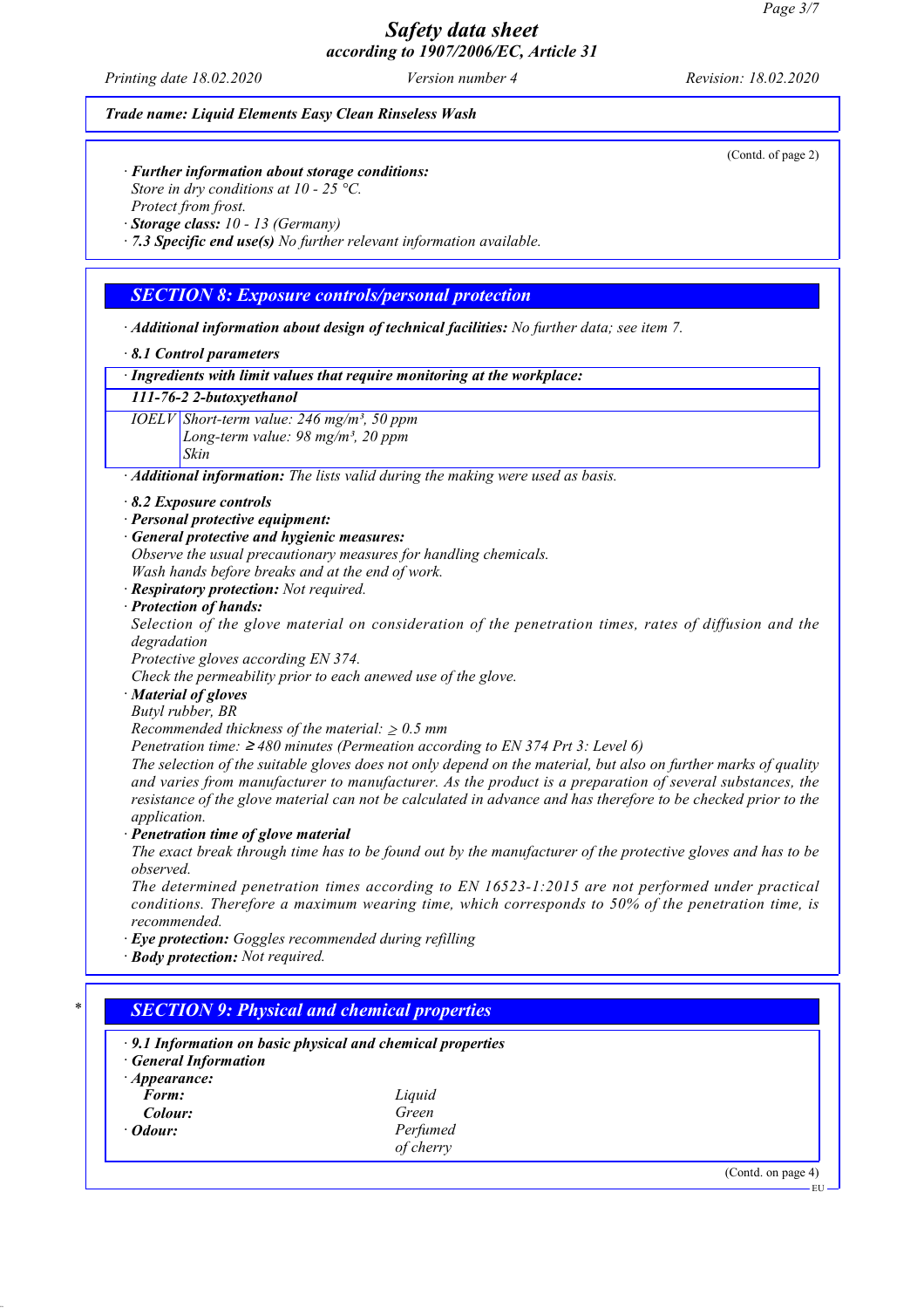*Printing date 18.02.2020 Version number 4 Revision: 18.02.2020*

#### *Trade name: Liquid Elements Easy Clean Rinseless Wash*

|                                                                                                                    | (Contd. of page 3)                                                                     |
|--------------------------------------------------------------------------------------------------------------------|----------------------------------------------------------------------------------------|
| · Odour threshold:                                                                                                 | Not determined.                                                                        |
| $\cdot$ pH-value at 20 °C:                                                                                         | $7 - 8$                                                                                |
| · Change in condition<br>Melting point/freezing point:<br>Initial boiling point and boiling range: $100 °C$        | Not determined.                                                                        |
| · Flash point:                                                                                                     | $> 60$ (read across) °C                                                                |
| · Flammability (solid, gas):                                                                                       | Not applicable.                                                                        |
| · Decomposition temperature:                                                                                       | Not determined.                                                                        |
| · Auto-ignition temperature:                                                                                       | Product is not selfigniting.                                                           |
| · Explosive properties:                                                                                            | Product does not present an explosion hazard.                                          |
| · Explosion limits:<br>Lower:<br>Upper:<br>· Oxidising properties                                                  | Not determined.<br>Not determined.<br>Not applicable.                                  |
| · Vapour pressure:                                                                                                 | Not determined.                                                                        |
| $\cdot$ Density at 20 °C:<br>$\cdot$ Relative density<br>$\cdot$ <i>Vapour density</i><br>$\cdot$ Evaporation rate | $\sim 0.99$ g/cm <sup>3</sup><br>Not determined.<br>Not determined.<br>Not determined. |
| · Solubility in / Miscibility with<br>water:<br>· Partition coefficient: n-octanol/water:                          | Easily soluble.<br>Not determined.                                                     |
| · Viscosity:<br>Dynamic:<br>Kinematic:                                                                             | Not determined.<br>Not determined.                                                     |
| · Solvent content:<br>Organic solvents:                                                                            | $< 5\%$                                                                                |
| <b>Solids content:</b><br>$\cdot$ 9.2 Other information                                                            | Not determined.<br>No further relevant information available.                          |

### *SECTION 10: Stability and reactivity*

*· 10.1 Reactivity No further relevant information available.*

*· 10.2 Chemical stability*

- *· Thermal decomposition / conditions to be avoided: No decomposition if used according to specifications.*
- *· 10.3 Possibility of hazardous reactions No dangerous reactions known.*
- *· 10.4 Conditions to avoid Protect from frost.*
- *· 10.5 Incompatible materials: No further relevant information available.*

*· 10.6 Hazardous decomposition products: No dangerous decomposition products known.*

# *SECTION 11: Toxicological information*

*· 11.1 Information on toxicological effects*

*· Acute toxicity Based on available data, the classification criteria are not met.*

*· LD/LC50 values relevant for classification:*

### *111-76-2 2-butoxyethanol*

*Oral LD50 1,480 mg/kg (rat)*

(Contd. on page 5)

EU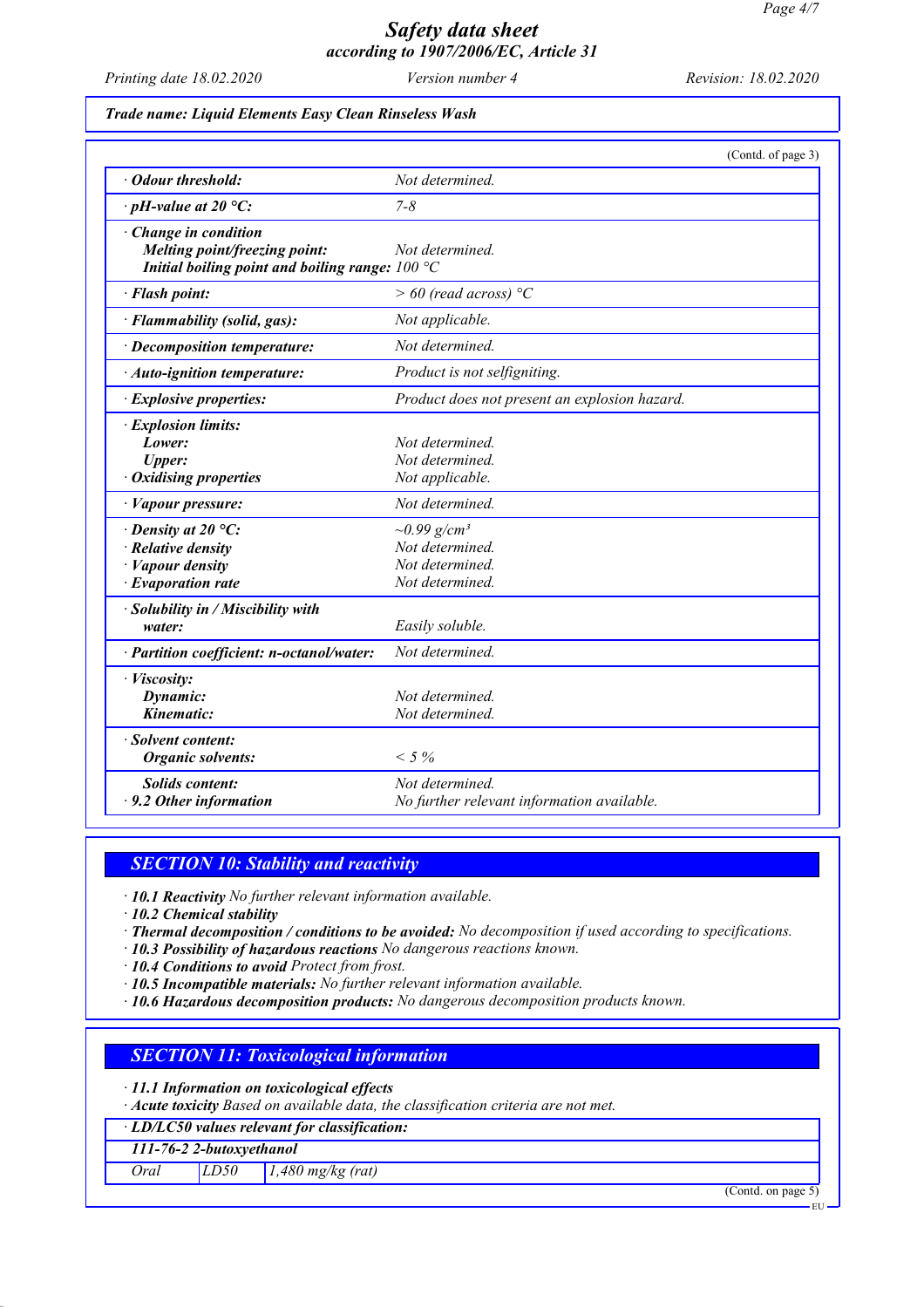*Printing date 18.02.2020 Version number 4 Revision: 18.02.2020*

# *Trade name: Liquid Elements Easy Clean Rinseless Wash*

| (Contd. of page 4)                                                                                                                                                                                                                                                                                                                                                                                                                                                                                                                                                                                                                                                                                                                                                                                                                                                                                                                                                                                                                                                                                                     |  |
|------------------------------------------------------------------------------------------------------------------------------------------------------------------------------------------------------------------------------------------------------------------------------------------------------------------------------------------------------------------------------------------------------------------------------------------------------------------------------------------------------------------------------------------------------------------------------------------------------------------------------------------------------------------------------------------------------------------------------------------------------------------------------------------------------------------------------------------------------------------------------------------------------------------------------------------------------------------------------------------------------------------------------------------------------------------------------------------------------------------------|--|
| Dermal<br>LD50<br>$1,060$ mg/kg (rabbit)                                                                                                                                                                                                                                                                                                                                                                                                                                                                                                                                                                                                                                                                                                                                                                                                                                                                                                                                                                                                                                                                               |  |
| Inhalative $LC50/8 h$ 10-20 mg/m <sup>3</sup> (rat)                                                                                                                                                                                                                                                                                                                                                                                                                                                                                                                                                                                                                                                                                                                                                                                                                                                                                                                                                                                                                                                                    |  |
| · Primary irritant effect:<br>· Skin corrosion/irritation Based on available data, the classification criteria are not met.<br>· Serious eye damage/irritation Based on available data, the classification criteria are not met.<br>· Respiratory or skin sensitisation Based on available data, the classification criteria are not met.<br>· Repeated dose toxicity No further relevant information available.<br>· CMR effects (carcinogenity, mutagenicity and toxicity for reproduction)<br>No further relevant information available.<br>· Germ cell mutagenicity Based on available data, the classification criteria are not met.<br>· Carcinogenicity Based on available data, the classification criteria are not met.<br>· Reproductive toxicity Based on available data, the classification criteria are not met.<br>· STOT-single exposure Based on available data, the classification criteria are not met.<br>$\cdot$ STOT-repeated exposure Based on available data, the classification criteria are not met.<br>· Aspiration hazard Based on available data, the classification criteria are not met. |  |
| <b>SECTION 12: Ecological information</b>                                                                                                                                                                                                                                                                                                                                                                                                                                                                                                                                                                                                                                                                                                                                                                                                                                                                                                                                                                                                                                                                              |  |
| $\cdot$ 12.1 Toxicity                                                                                                                                                                                                                                                                                                                                                                                                                                                                                                                                                                                                                                                                                                                                                                                                                                                                                                                                                                                                                                                                                                  |  |
| · Aquatic toxicity:                                                                                                                                                                                                                                                                                                                                                                                                                                                                                                                                                                                                                                                                                                                                                                                                                                                                                                                                                                                                                                                                                                    |  |
| 111-76-2 2-butoxyethanol                                                                                                                                                                                                                                                                                                                                                                                                                                                                                                                                                                                                                                                                                                                                                                                                                                                                                                                                                                                                                                                                                               |  |
| $EC50$ 911 mg/l (algae) (72 h)                                                                                                                                                                                                                                                                                                                                                                                                                                                                                                                                                                                                                                                                                                                                                                                                                                                                                                                                                                                                                                                                                         |  |
| $1,550$ mg/l (daphnia magna) (48 h)                                                                                                                                                                                                                                                                                                                                                                                                                                                                                                                                                                                                                                                                                                                                                                                                                                                                                                                                                                                                                                                                                    |  |
| $LC50$ > 100-1,700 mg/l (fish)                                                                                                                                                                                                                                                                                                                                                                                                                                                                                                                                                                                                                                                                                                                                                                                                                                                                                                                                                                                                                                                                                         |  |
| · 12.2 Persistence and degradability The solvent is biodegradable<br>· 12.3 Bioaccumulative potential No further relevant information available.<br>· 12.4 Mobility in soil No further relevant information available.<br>· Additional ecological information:<br>$\cdot$ General notes:<br>The surfactant(s) contained in this preparation complies(comply) with the biodegradability criteria as laid<br>down in Regulation (EC) No.648/2004 on detergents. Data to support this assertion are held at the disposal<br>of the competent authorities of the Member States and will be made available to them, at their direct request<br>or at the request of a detergent manufacturer.<br>Do not allow undiluted product or large quantities of it to reach ground water, water course or sewage<br>system.<br>12.5 Results of PBT and vPvB assessment<br>$\cdot$ <b>PBT:</b> Not applicable.<br>$\cdot$ vPvB: Not applicable.<br>· 12.6 Other adverse effects No further relevant information available.                                                                                                            |  |
| <b>SECTION 13: Disposal considerations</b><br>$\cdot$ 13.1 Waste treatment methods<br>$\cdot$ Recommendation<br>Smaller quantities can be disposed of with household waste.                                                                                                                                                                                                                                                                                                                                                                                                                                                                                                                                                                                                                                                                                                                                                                                                                                                                                                                                            |  |
| Dispose of in accordance with all applicable local and national regulations.                                                                                                                                                                                                                                                                                                                                                                                                                                                                                                                                                                                                                                                                                                                                                                                                                                                                                                                                                                                                                                           |  |
| · European waste catalogue                                                                                                                                                                                                                                                                                                                                                                                                                                                                                                                                                                                                                                                                                                                                                                                                                                                                                                                                                                                                                                                                                             |  |
| 20 01 30 detergents other than those mentioned in 20 01 29                                                                                                                                                                                                                                                                                                                                                                                                                                                                                                                                                                                                                                                                                                                                                                                                                                                                                                                                                                                                                                                             |  |
| 15 01 02<br>plastic packaging                                                                                                                                                                                                                                                                                                                                                                                                                                                                                                                                                                                                                                                                                                                                                                                                                                                                                                                                                                                                                                                                                          |  |
| · Uncleaned packaging:<br>$\cdot$ Recommendation:<br>Dispose of in accordance with all applicable local and national regulations.                                                                                                                                                                                                                                                                                                                                                                                                                                                                                                                                                                                                                                                                                                                                                                                                                                                                                                                                                                                      |  |

(Contd. on page 6)  $-EU$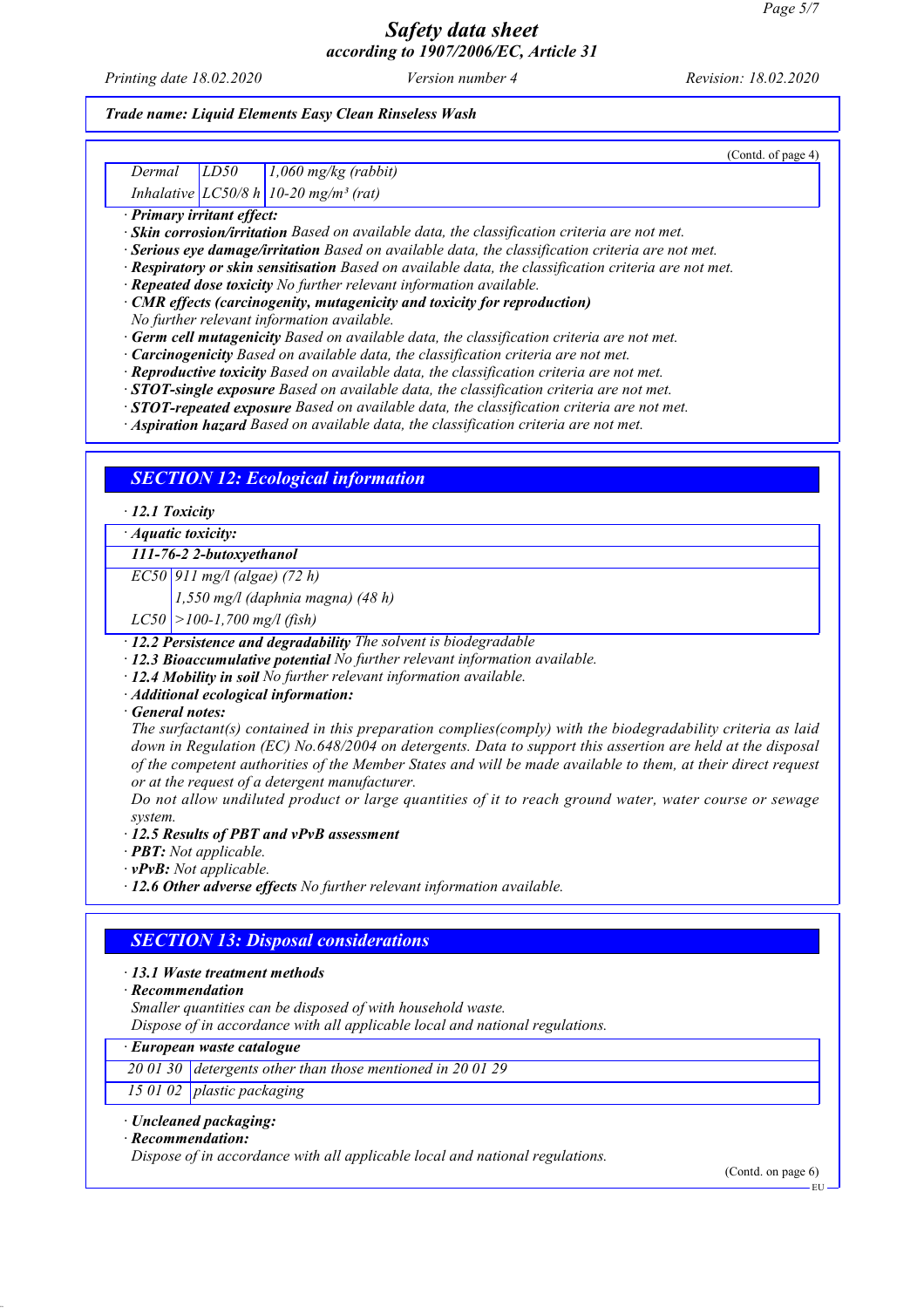*Printing date 18.02.2020 Version number 4 Revision: 18.02.2020*

(Contd. of page 5)

#### *Trade name: Liquid Elements Easy Clean Rinseless Wash*

*Non contaminated packagings may be recycled.*

*· Recommended cleansing agents: Water, if necessary together with cleansing agents.*

| <b>SECTION 14: Transport information</b>                                                  |                 |
|-------------------------------------------------------------------------------------------|-----------------|
| $\cdot$ 14.1 UN-Number<br>ADR, ADN, IMDG, IATA                                            | Void            |
| $\cdot$ 14.2 UN proper shipping name<br>ADR, ADN, IMDG, IATA                              | Void            |
| $\cdot$ 14.3 Transport hazard class(es)                                                   |                 |
| · ADR, ADN, IMDG, IATA<br>· Class                                                         | Void            |
| 14.4 Packing group<br>· ADR, IMDG, IATA                                                   | Void            |
| $\cdot$ 14.5 Environmental hazards:<br>$\cdot$ Marine pollutant:                          | N <sub>o</sub>  |
| $\cdot$ 14.6 Special precautions for user                                                 | Not applicable. |
| $\cdot$ 14.7 Transport in bulk according to Annex II of<br><b>Marpol and the IBC Code</b> | Not applicable. |
| · UN "Model Regulation":                                                                  | Void            |

### *SECTION 15: Regulatory information*

*· 15.1 Safety, health and environmental regulations/legislation specific for the substance or mixture*

*· Directive 2012/18/EU*

*· Named dangerous substances - ANNEX I None of the ingredients is listed.*

*· National regulations:*

*· Information about limitation of use:*

*Employment restrictions concerning juveniles must be observed.*

*Employment restrictions concerning pregnant and lactating women must be observed, if applicable.*

*· 15.2 Chemical safety assessment:*

*A Chemical Safety Assessment has not been carried out, because it is not necessary for mixtures.*

# *\* SECTION 16: Other information*

*This information is based on our present knowledge. However, this shall not constitute a guarantee for any specific product features and shall not establish a legally valid contractual relationship. Liability excluded.*

### *· Relevant phrases*

*H302 Harmful if swallowed. H312 Harmful in contact with skin.*

*H315 Causes skin irritation.*

*H319 Causes serious eye irritation.*

*H332 Harmful if inhaled.*

*· Training hints*

*Instructions on hazards and protective measures based on operating instructions. The instructions must be given before start of employment and at least once a year.*

*· Classification according to Regulation (EC) No 1272/2008*

*The classification of the mixture is generally based on the calculation method using substance data according to Regulation (EC) No 1272/2008.*

(Contd. on page 7)